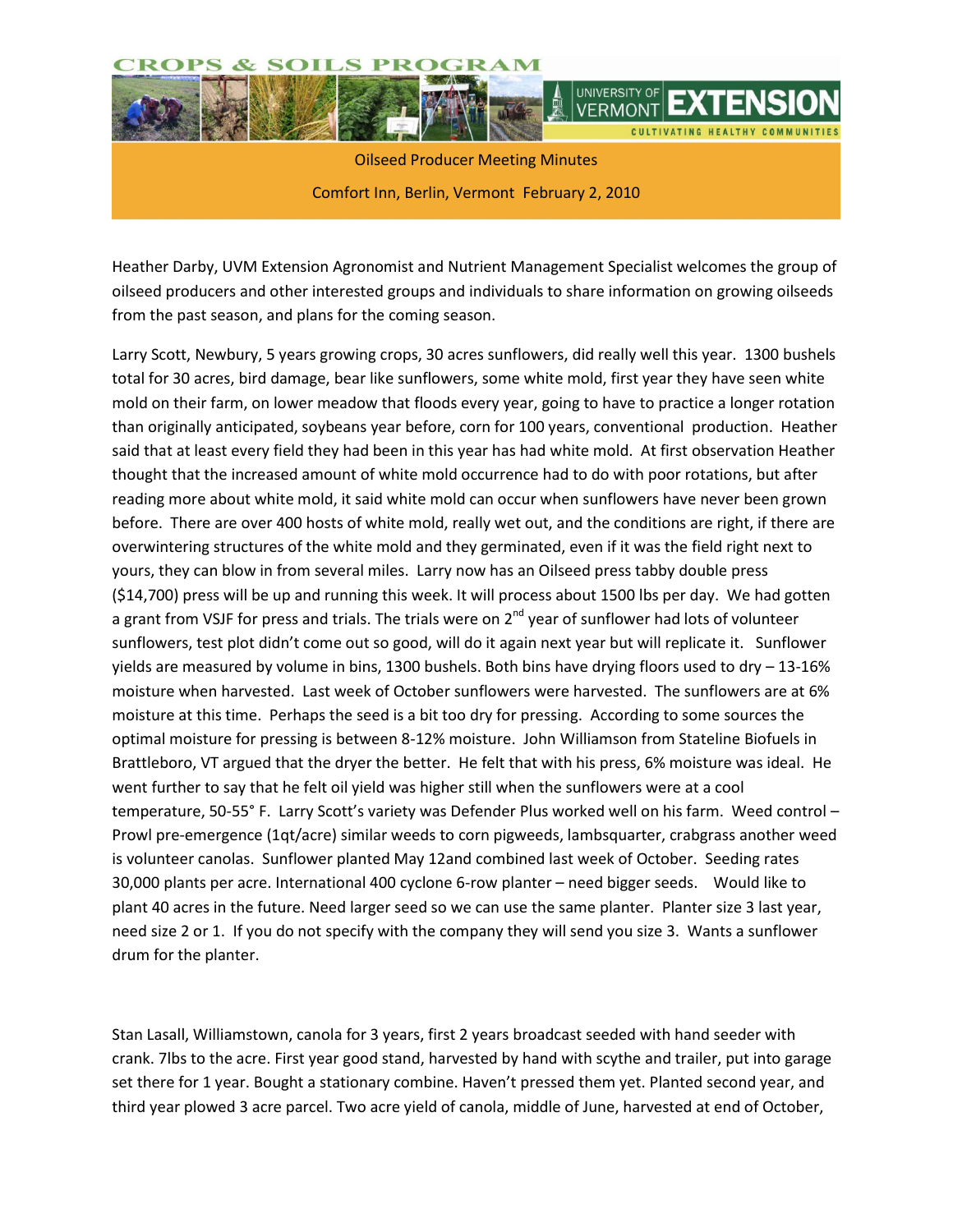half dozen bags of seed. Third year got them in middle of June, harvested them end of October, yield not good but we have a 1952 McCormick pull behind combine, son has 1962 self-propelled. Needs help with combine adjustments. Someone at the farm show said he should have 2 ton yield, perhaps it is too windy and the seed is blowing out. He thinks there is not enough wind and the seed is falling straight through to the ground. Not sure what is happening but hopefully he'll learn. Larry Scott noted that it took 2 rolls of duck tape to plug the holes in his combine when he did canola. Heather thought that perhaps he is harvesting the canola too late. The pods are dry and they shatter upon contact when they are over ripe, he might just be losing the canola on the ground. Stan said he can very well stand behind the combine to see what is going wrong while he's driving the tractor. Heather commented sarcastically, "You can't?" Stan said, "well it's hard to do, I haven't developed enough of a split personality". Hopefully this self propelled combine will do the trick for me. Paul Bovin mentioned that you can put a sheet behind to see the seed on the ground, so you can tell what you are losing.

Nick Cowles, Shelburne Orchards, apple growers, two 5 acre fields, keep planting buckwheat year after year. Rototilled buckwheat under and keeps coming back, has a seeder, harrows, and need combine –

Jon Satz, Woods Market Garden in Brandon. fruit and veggie growing,first year of oilseeds, planted 7 acres of sunflowers and one acre of soybeans. Not certified land raised organically from a fertilizer and cultivation standpoint, had been corn the last 5 years. Sunflowers did decent, some bird damage, about 10% bird damage happened over a course of a day or two when the birds decided that that was the field they were going to visit. 6 ton off the 7 acre piece. Would have been a ton/acre but there were culverts and drainage issues, spots of the field that were oversaturated. Weed control – collaborated with VSJF work on cultivation efficiency. Has a lot of 2 row cultivation equipment for his vegetable business. The VSJF helped him acquire a 6 row cultivators to deal a little more efficiently – kovar tineweeder, preemergence, 5 days after planting, went over and scratched it pretty aggressively. Came back 3 more times with tineweeder, quick unit just go as fast as your tractor can go. Didn't take much time to cultivate the 7 acre field. Used a Danish tine cultivator, once slow, once moderate speed, last time was the last chance to get in the field so he wouldn't knock them over, just wanted to hill them up a bit. Planted June  $4<sup>th</sup>$  or so and planted Defender HO untreated seed, harvested day before Thanksgiving. This year grow sunflowers maybe 10 acres. 6-row Kinze planter with sunflower fingers. Fertilizer 1200 lbs per acre of pelletized 5-4-3. Will also sell oil as cooking oil bulk at the farmstand.

The group started talking on the side about fertility[, specifically nitrogen requirements of sunflowers.](http://www.youtube.com/watch?v=SRlRew6lD_Y) Heather warned the group that excess Nitrogen is the main reason for lodging of sunflowers. Too much nitrogen makes the sunflowers tall, with weak stems. Vermont has a history of well fertilized, cow manured fields. Andrew from Clearbrook farm has had a heck of a time with lodging and the first thought was the sunflower maggot, but Heather thinks it is too much Nitrogen. Brad Lawes asked about potassium levels, but Heather said potassium would not contribute to weak stems as much as nitrogen. Jon Satz and Brad Lawes did not have a problem with lodging, but their fields were low in fertility. Jon's field had been silage corn in the past but it had not received any manure. Brad's field was sandy and the soil tests and PSNT results came back requiring additional nitrogen. Field up in Alburgh, where the research plots are planted was right next to the barn had lodging problems, but a field down the road with low fertility grew the best sunflowers. Jon Satz had mentioned he was going to rotate his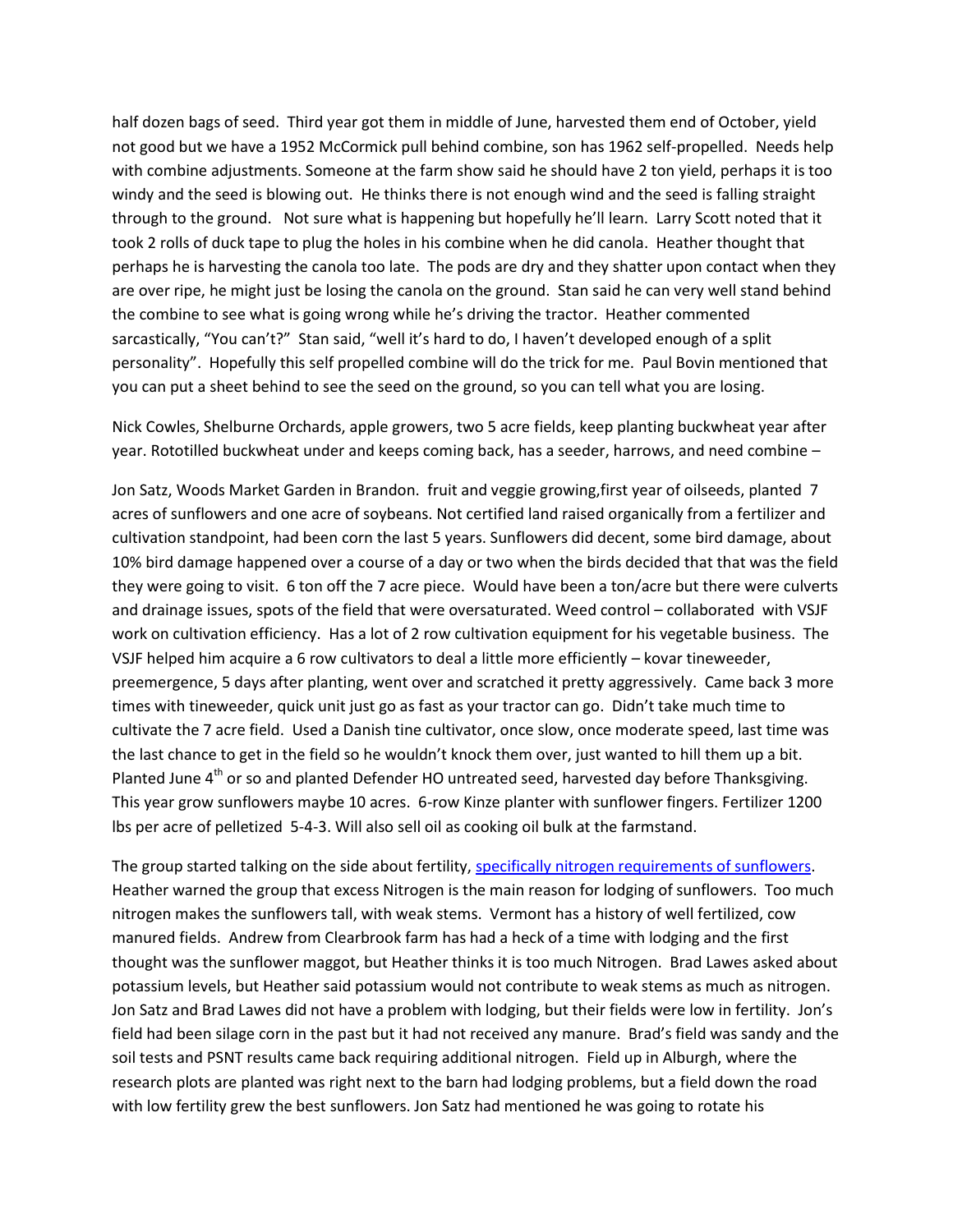sunflowers into his vegetable land and Heather warned him that if the field is high in fertility, lodging may be a problem. In South Dakota when soil testing sunflower fields, they probe down 2-3 feet because sunflowers are such good scavengers, and they perform a fall nitrate test. Researchers in South Dakota said that sunflower maggots are not responsible for lodging. Fields have had 30-40 maggot tunnels per plant and have been able to withstand lodging. Jon Williamson attested to Heather's observation. He described a field he rents from his neighbors where the corner of it had had a pig pen for many years. The field was in good standing except in that corner where all the plants had lodged. Brad Lawes saw a nitrogen response on his sandy field with low fertility. He side dressed 4 different sections of the field with 50, 75 & 100 pounds of nitrogen and saw the greatest yield response with the highest application rate. In addition there was less than 5% lodging. The field had been corn 2 years prior and had not received manure. Heather stated that she was not telling the producers to not fertilize their fields, but to consider the field history, soil type, and soil test levels before applying nitrogen in order to minimize lodging.

Brad Lawes, sunflower fingers for kinze planter. Brad put in 44 acres – harvest 40 acres, one 4 acres piece lost to birds. We had seven fields, one next to river, and had very little damage. Mostly, had people stealing sunflowers. I had people calling from all over – even Mass. Of all acres average 1475 lbs per acre. All the seed in bins, Bill Mordasky will start processing the oil and meal. Meal for greenhouse or fertilizer or livestock feed. Person in area making pellets. We have about 30 tons of sunflowers in bins. Planted 24,000 plants/ acre and harvested at 18,000 plants/ acre. Wants to plant 50 acres of sunflowers next year. Soybeans were at 90 acres this year and many issues. Only got half a crop. Will start some rotations. Jon wants to install a biomass burner for his larger greenhouse. Still discussing what would be more valuable, the meal as feed or fuel. John Williamson said that there is more valuable as feed. Roger attested to the feed value, which he sells for \$600/ton, he said that people who raise rabbits, goats and horses love it. He is also selling oil to soap makers. Niches help to make it profitable. For weed control Brad used prowl and dual pre emergence. The fields were already clean to start with. Best yielding variety was Dekalb variety 61-31 – variety name may change because Northrup King has bought the entire Monsanto sunflower seed line – wants larger seed need to go in on an order because they sell out quickly. Didn't see too much difference with varying seeding rates. 24-26,000 for seeding rate seemed to be the best. Biggest difference was in the different fertility program. For fertilizer he broadcast 200 lbs high K Mg S, also planted pop up fertilizer direct seed contact, which he knew wasn't recommended because sunflowers are so sensitive to fertilizer burn, but the side by side comparison didn't show any response from the pop up fertilizer. Harvested 13 – 15% moisture.

Brad burns about 35,000 gallons of diesel fuel per year. Wants to subsidize fuel usage with this for his company. 3-4000 gallons of oil. Run through combine again to clean seed better.

Alan Baker – helping the Williamsons with agronomy aspects and data collection. Alan has helped informally with many crop items. Weak spot is data collection, Alan can help with data collection, items to try, and work with crop production.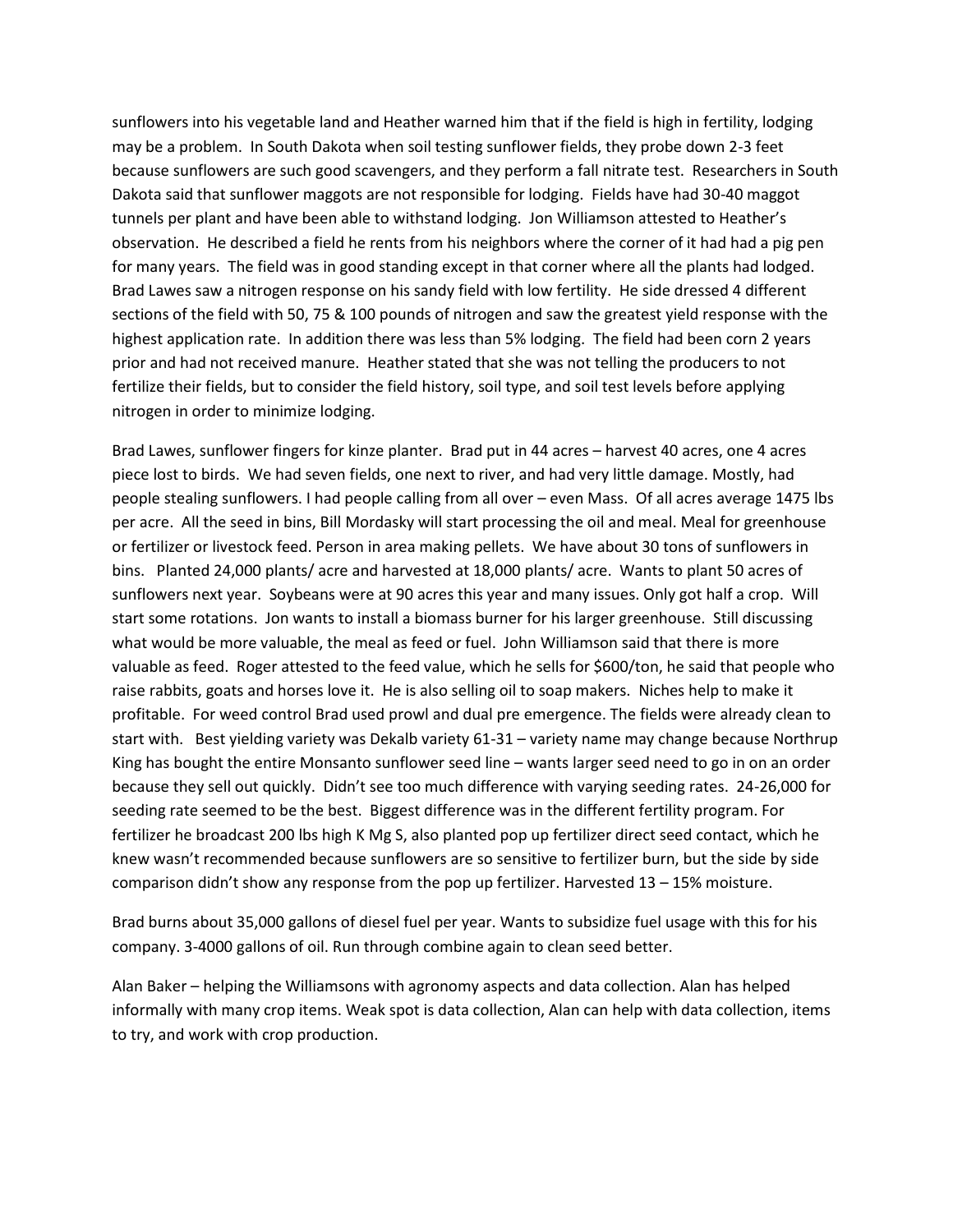John Williamson, State line farm, started 6 years ago, one field of canola, first attempt. Since built a biobarn with oil mill tabby press, biodiesel reactor, most components are in place, few wash systems. Finish up ethanol recovery system. Will have capacity to produce 400 gallon batches at one time. Parts of system that are weak – storage and drying bins – only have 1500 bushel capacity which we need to increase – more farms that have joined up to 5 farms at the moment. Need to beef up capacity. Seed trials for a few years and have grown many crops over the years. 40 acres of sunflowers this season. Terrible yields, worst year ever. We need to start concentrating on how to grow these crops really well. Need to nail down the agronomics. Information we are getting back is weak. Deer are a real threat lost over half of the crop to deer. .. People are a real threat too. Got so sick of people asking if they could cut the sunflowers he started telling people they would be \$10 each. Need to look at all oilseed crops – camelina, pennycress, crambe and figure out how to grow these well.

10 acres of canola and mustard – mustard did well, canola eaten by birds, sunflowers eaten by deer. Really disappointed by the yield.

90-100 acres between 4 farms. We have winter canola, pennycress planted this fall. Cover crop all fields. Weed control with herbicides and was a disaster. Cultivate does work very well and sunflowers respond. Harvest: (Andrew Knafel partner in the biofuels venture) purchased combine John Deere 4 wheel drive machine 4420 with a sunflower head. Need other heads, swather would be nice to try. Still working on feasibility on all this but with crop failures it makes the bottom line look bad. Put in scales so we could start weighing and gathering more data. John growing sugar crops to make ethanol.

Nick Meyer – North Hardwick Dairy, Certified Organic. 10 acre of sunflowers last season, planted late May  $17^{th}$ , harvested in November  $18^{th}$ . Grant money was spent on a press – Kern Kraft – came a few weeks ago. Cultivation – 4 row brillion, 3x, first two passes took off front tines, put back on later and went faster the last time through. Deer near the woods and bird damage – 25 – 30% of yield loss. Rotation, one field peas & oats, the other plowed down sod, no difference. Manure in one section, wood ash in the other. How did you harvest? – with a JD 3300, we have a three row corn head and golden plains sunstar sunflower plates. The plates were \$1200. Golden Plains makes plates for CASE and John Deere – 700-800 lbs per acre. Neighbor wants to grow 15 acres and Nick will do 20 acres (working together). Meyers will plant, combine, and store & press. Different next year, want a tineweeder. Grew Teton. Moisture 36%, first harvest waited and they dried down a bit made harvesting easier. Stored in bin, now moisture is 11%.

Dorn Cox, Lee NH, has is own operation, working with 10 other farms. This was an equipment year for the farm. Setting up quite a few different things. His acreage was really low this year but as a group did much more with grains. They are around 150 acres. We have 7 combines (2 Gleaner K-2, pull types, and international). Small plots of grain and oilseeds. Want to add another K-2. JD with a cleaner, Allis-Chalmers All-Crop pull type combine worked really well for grains. Most of his work this year was trying the roller-crimper, no-till set-up in 2 acres –grew Defender. John Deere no-till planter adjusted for sunflowers – winter rye September 20<sup>th,</sup> 150 lbs/acre, rolled June 13<sup>th</sup>. Crimper worked great and had a really heavy stand of rye. Yield data wasn't the best but weed suppression was great. The issues were skips, rained quite a bit the morning of planting, but were still able to get on the field. Late harvesting,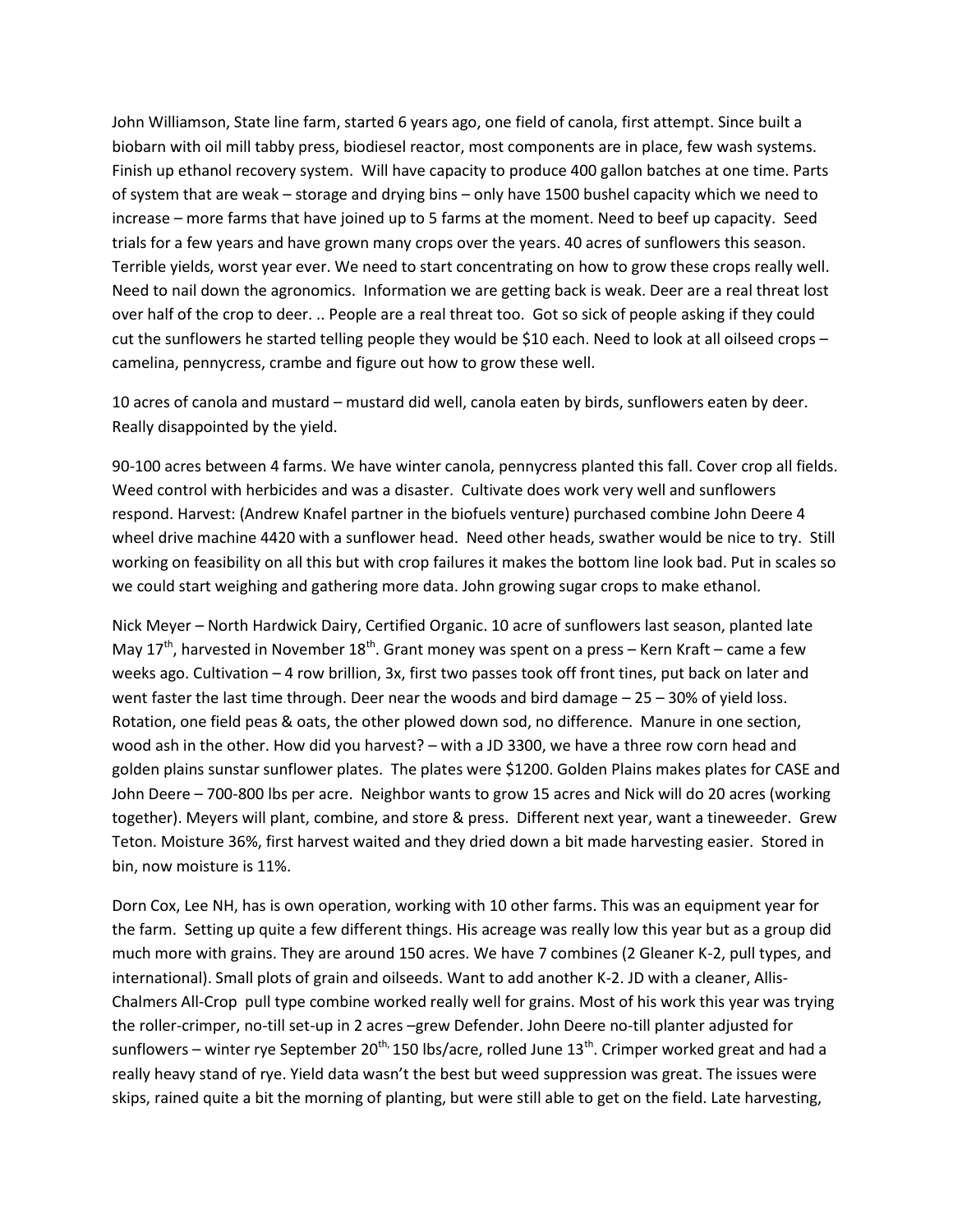bigger heads, very wet, very little bird damage until right before harvested. We lost 40% of the crop in 2 days. 1200 lbs total for the 2 acres. 5 acres of soybeans, 5 acres winter canola (drilled). Deer problems used electric fence. Want some non GMO canola. Packed down path from people walking in field to take pictures. Kodak moment box for donations. Will include vetch this season, different winter rye such as Aroostook rye, found more than double biomass and faster emergence in fall. Feed mill equipment that the group is working on, Kelly Duplex feed milling system that UNH had, hammermill, vertical horizontal mixers, roller mill, hammer mill. For feed processing. Buhler seed cleaner is our next purchase. Setting up a single pass system for planting. Focusing on crops and less on fuel at this point because biodiesel is available locally. Mobile Oilseed press set-up with direct drive off 13 hp diesel engine, needed to put in reverser gear box, set up on trailer to be mobile is now coming together. Lowtill, and no till establishment of cover crop. Soil type is Scantic sandy loam.

Paul Boivin – No-Mon-Ne-Farm – Vermont Golden Harvest Biofuels, lots of rain, 200 acres of soybean, 200 acre of corn but did not materialize, part of SARE grant project with strip tillage and precision guidance system. Due to the weather and tech issues, we were unable to use the strip tiller. Had a delay on the project. Guidance system is very interesting technology and need to work out kinks, don't go run out and buy. Start drifting off a foot to foot in a half. Brought in a RTK unit remote beacon triangulates between satellites and stationary beacon and with this have been able to get precision with a few inches. Guidance system is important for strip tillage system. Soybean yields ranged from 10 bushels per acre for soybeans to as high as 65 bushels per acre– Chemgro is the best performer. Pioneer doesn't work that well. Canola not planted – 5 -10 acres for sale of non-GMO seed from last year.

Roger Rainville – hosts research plots –  $7<sup>th</sup>$  year - 13 acres sunflowers 1300 lbs, no bird damage. Planted may 28<sup>th</sup>. Used a 4 row John Deere 7000 size three seed. First time we harvest – 36% moisture – did not work so well. When harvested 15-13% moisture had more success. Small heads dried down faster, do not have wet meal from large heads. Thinks more success can be achieved with higher seeding rates to get smaller heads that dry down faster and earlier. We are storing in a bin with a floor (1600 bushels) with a fan with air. Put in bags with aerators didn't work so well. Don't dry well when wet. Purchased a new Biofuel system which is fully automated with grant money from VSJF. All set to make biodiesel but were informed from the manufacturer's technician that the oil needed to be degummed first.

Barclay Jackson - Curriculum for middle school students – developed in NH. Working with Dorn and his group of farmers to develop the farmer cooperative – and energy independence.

Rosalie Madden – works with Heather and is in charge of the HOPS end product development.

Philip Halteman- works with Heather and is in charge of developing the Oilseed Production Guide.

Chris Callahan, Callahan Engineering, provides technical assistance through Vermont Sustainable Jobs Fund & UVM Extension. Working on Feed stock and feed quality best practices for on farm biofuels particularly for Vermont. Enterprise budget worksheets, Mike Dolts from UVM Extension has put together. Two main components, one is accounting of previous year of operation and the other is ability to project or forecast account expenses, revenues, and therefore profits if you are lucky enough to pull seed off a field. Mike put these together. Sheet that handles actual cost from previous year. Break it up